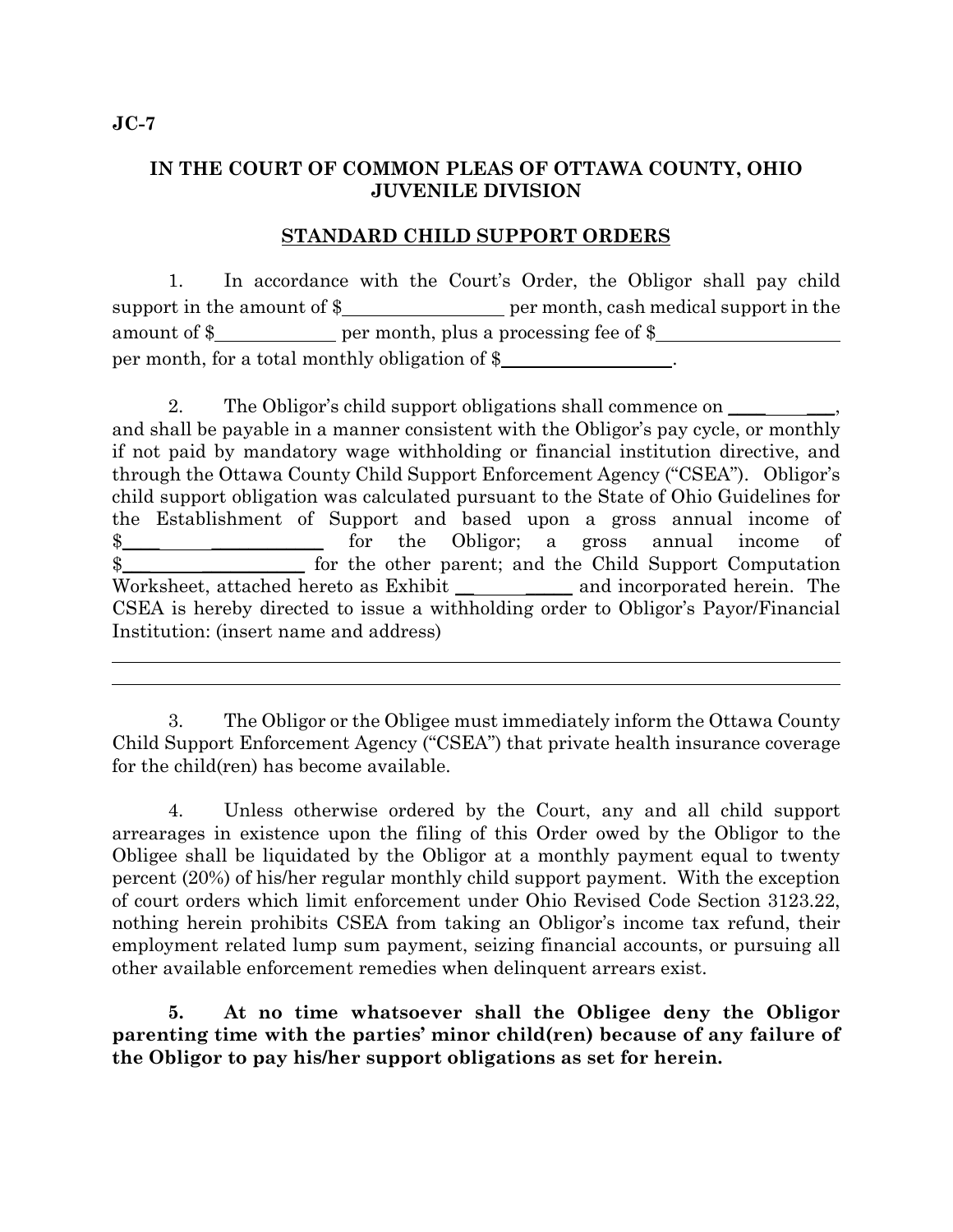**6. At no time whatsoever shall the Obligor's support obligation be escrowed, impounded or withheld from the Obligee because of any alleged denial of or interference by the Obligee with the Obligor's right of parenting time or as a method of enforcing any of the specific provisions dealing with the Obligor's parenting time as contained in this order.** 

7. Said child support shall continue until such time as a minor child becomes emancipated or until further order of the Court. The duty of support shall continue beyond the age of majority so long as the child continuously attends a recognized and accredited high school on a full-time basis on and after the child's eighteenth birthday. However, the duty to pay child support shall not continue beyond the date that the child reaches nineteen years of age, unless there exists a court-ordered duty or a provision contained in a Separation Agreement providing for the continuation of support. The obligation to pay child support continues during periods of seasonal vacation unless provided for otherwise by this Court.

8. The Obligee is enjoined from accepting and the Obligor is enjoined from making any support payments which are not paid through Ohio Child Support Payment Central or the CSEA. Any current or delinquent support payments made directly by the Obligor to the Obligee shall be deemed a gift.

**Pursuant to Ohio Rev. Code** §§ **3121.29, each party to this support order must notify the CSEA in writing of his or her current mailing address, current residence address, current residence telephone number, current driver's license number, and of any changes in that information. Each party must notify the agency of all changes until further notice from the Court. If you are the Obligor under a child support order and you fail to make the required notifications you may be fined up to \$50 for a first offense, \$100 for a second offense, and \$500 for each subsequent offense. If you are an Obligor or Obligee under any support order and you willfully fail to make the required notifications, you may be found in contempt of court and be subjected to fines up to \$1,000 and imprisonment for not more than 90 days.** 

**If you are and Obligor and you fail to make the required notifications you may not receive notice of the following enforcement actions against you: imposition of liens against your property; loss of your professional or occupational license, driver's license, or recreational license; withholding from your income; access restriction and deduction from your accounts in financial institutions; and any other action permitted by law to obtain money from you to satisfy your support obligation.** 

**Pursuant to Ohio Rev. Code Section 3121.036, the Obligor shall immediately notify the CSEA in writing of any change in the Obligor's income source or financial accounts and of the availability of any other**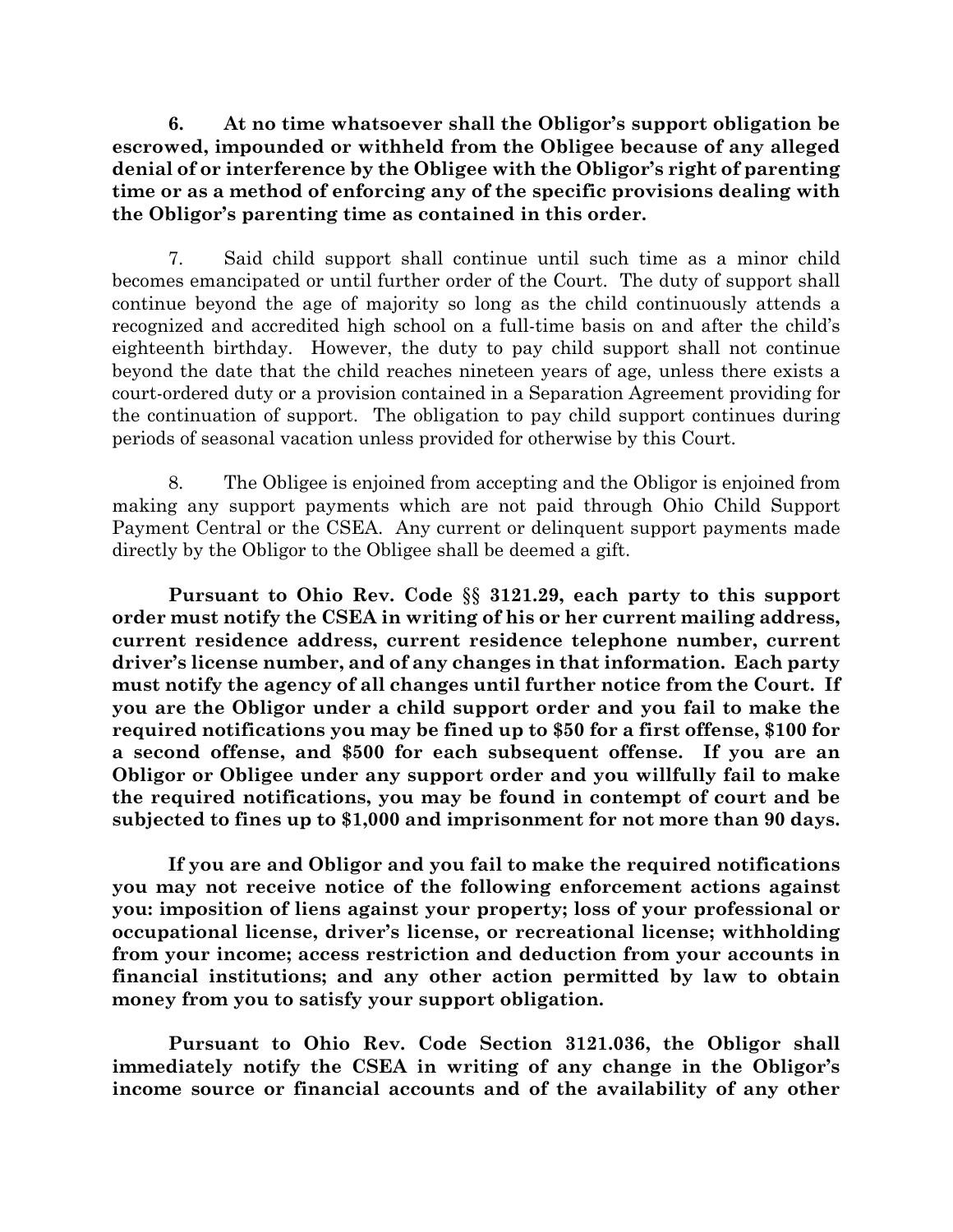**sources of income or accounts that can be the subject of a withholding or deduction order. This duty to notify the Child Support Enforcement Agency shall continue until further notice from the Court. A failure to provide such notification may make the Obligor liable for retroactive support that would otherwise have been ordered.** 

 **9**. **WITHHOLDING AND DEDUCTION:** All support under this order shall be withheld from the income or assets of the Obligor pursuant to a withholding or deduction notice or appropriate order issued in accordance with chapters 3119, 3121, 3123, and 3125 of the Ohio Revised Code or a withdrawal directive issued pursuant to Section 3123.24 to 3123.38 of the Ohio Revised Code and shall be forwarded to the Obligee in accordance with Chapters 3119, 3121, 3123 and 3125 of the Ohio Revised Code.

**Until such time as a withholding order or deduction notice is in effect for full payment, the Obligor shall submit independently so as to discharge his/her child support obligation by making payments directly to Ohio Child Support Payment Central, P.O. Box 182372, Columbus, Ohio 43218-2372.** Child support payments shall be paid by check or money order and any payments shall include all of the following: (1) Obligor's name; (2) this court case number; (3) the SETS number (starts with a 70 number); and (4) the Obligor's social security number. The Obligor may contact the CSEA at 8043 W. State Route 163, Oak Harbor, Ohio 43449 for further information about where and how to remit support payments.

10. **NOTIFICATION REQUIREMENTS:** You must notify the CSEA in writing, 8043 W. State Route 163, Oak Harbor, Ohio 43449 concerning any of the following events within 10 days of their occurrence:

## **THE OBLIGOR:**

- If you stop working for any reason, or your pay either increases or decreases;
- If you start to receive unemployment benefits;
- If you change jobs;
- If you start to receive sick leave, disability benefits or workers compensation;
- If you retain bank accounts
- If you retire;
- If you receive a sum of money from any source, over \$150.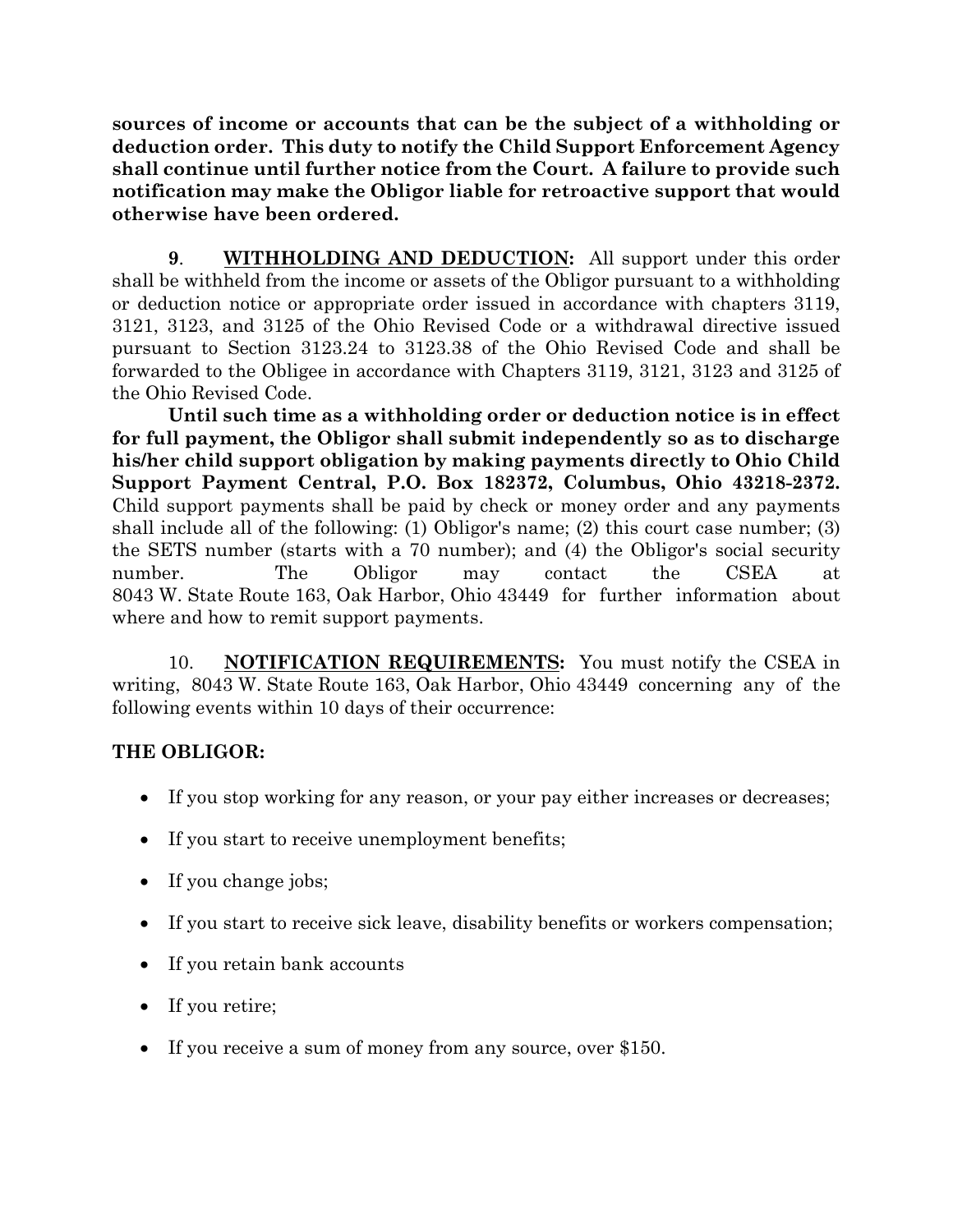## **THE OBLIGEE:**

- If you stop working for any reason, or your pay either increases or decreases;
- **NOTIFICATION REGARDING TERMINATION OF ORDER:** If any of the following events happen, which would require the termination of the child's support order:
	- o a child's attainment of the age of majority if the child no longer attends an accredited high school on a full-time basis and the childsupport order requires support to continue past the age of majority only if the child continuously attends such a high school after attaining that age;
	- o a child ceasing to attend an accredited high school on a full-time basis after attaining the age of majority, if the child support order requires support to continue past the age of majority only if the child continuously attends such a high school after attaining that age;
	- o a provision contained in a Separation Agreement providing for support of a child over the age of 19 is no longer being met;
	- o a child's death;
	- o a child's marriage;
	- o a child's emancipation;
	- o a child's enlistment in the armed services when a child is no longer attending an accredited high school on a full-time basis;
	- o a child's deportation; or
	- o a change of legal custody of the child, which includes but is not limited to the granting of permanent custody of the child to a public children services agency or the termination of parental rights of the Obligor through another Court action;
	- o a child's adoption; and
	- o the Obligor's death.
	- o The grandparent to whom support is being paid or a grandparent who is paying support reports that the grandparent's support order should terminate as a result of one of the events described in division (D) of section 3109.19 of the Revised Code.; or
	- o Marriage of the obligor under a child support order to the Obligee, if the obligor and Obligee reside together with the child.

11. **SEEK WORK ORDER:** Pursuant to Ohio Rev. Code § 3121.03(D), should the Obligor remain or become unemployed, he/she shall seek work, and thereby register with OhioMeansJobs.com (using your name as listed in this Order if not already registered), create and maintain a searchable resume on OhioMeansJobs.com, and routinely make a good faith effort in obtaining employment.